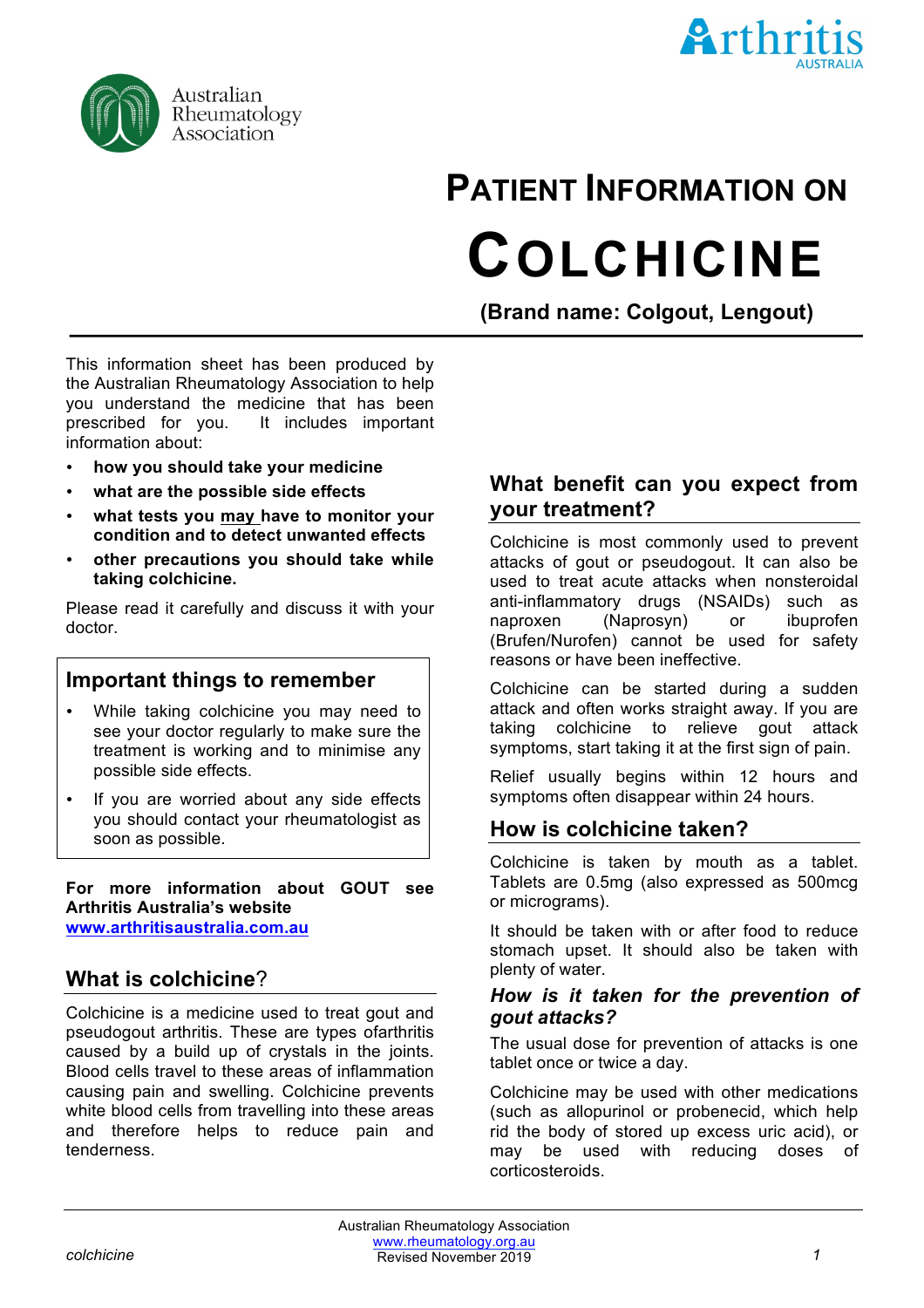Colchicine use may be required for a longer period of time to prevent attacks of gout while medications such as allopurinol or probenecid are acting to deplete the body's excess uric acid.

Colchicine can be used for long-term treatment in pseudogout. In this case it is given in a dose of 1 or 2 tablets a day.

To help you remember your medicine take it at the same time(s) each day. If you forget to take a dose there is no need to double the dose at the next scheduled time.

#### *How is colchicine taken for an acute attack of gout?*

When used to treat an acute attack colchicine should be started at the first sign of gout. In an acute attack of gout, the recommended dose is:

*1 or 2 tablets initially, followed by one tablet one hour later.* 

Wait 12 hours before taking the next tablet. 1 or 2 tablets daily for a couple of days may be required to completely settle the attack.

If nausea and diarrhoea occur you should stop taking colchicine. Another course of colchicine should not be started for at least 3 days.

Colchicine may be taken if needed in combination with other arthritis medicines, including:

- steroid medicines such as prednisolone or cortisone injections into the joint
- anti-inflammatory medicines (NSAIDs) such as naproxen (Naprosyn) or ibuprofen (Brufen/Nurofen)
- simple pain relievers such as paracetamol.

There are separate information sheets for the medicines mentioned above.

# **Are there any side effects?**

Many people will experience mild side effects from colchicine. Below are possible side effects that you might experience with your treatment. Tell your doctor if you experience any side effects.

If you do experience side effects a reduction in dose may minimise these so that you can continue to take the medicine. Your doctor will advise on any dose changes that are necessary.

#### *Most common possible side effects*

• The most common side effects are *nausea, vomiting, stomach pain and diarrhoea.* These may be reduced if colchicine is taken with food, before bed or by eating little and often. If you are sick, eat simple foods such as dry toast and drink plenty of liquid. If you experience nausea, vomiting or diarrhoea during treatment for an acute attack, you should stop taking the medicine.

- Another common side effect is *loss of appetite.*
- Patients older than 65 may be at increased risk of *gastrointestinal bleeding*. See also *Precautions.*

#### *Less common or rare possible side effects*

There are some rare but potentially serious side effects with colchicine. If you experience any of these side effects see your doctor straight away.

- *Skin rash, fever or hair loss*
- *Severe diarrhoea* with bloody or black tarry stools
- *Difficulty in passing urine or blood in urine*
- *Confusion or convulsions*
- *Numbness or weakness* in the fingers and toes
- *Bleeding, mouth ulcers or infection*  associated with l*ow blood cell counts*. This is more likely when colchicine is taken in high doses for acute gout or taken for a long time.
- Other rare side effects include *headache, dizziness, difficulty sleeping, seizures, tremor, shortness of breath and muscle weakness*.
- Very rarely, death has occurred when colchicine has been taken in overdose.

#### *Long term possible side effects*

• *Muscle inflammation* may occur and is more common in people with reduced kidney or liver function taking long term colchicine.

## **What precautions are necessary?**

#### *Blood tests*

• Monitoring blood tests are not usually required for people taking colchicine, although in certain situations these may be needed. Long-term use requires monitoring of the blood count.

#### *Gastrointestinal conditions*

People who have had ulcers or other serious gastrointestinal conditions should talk with their doctors before taking this medicine.

#### *Kidney and liver function*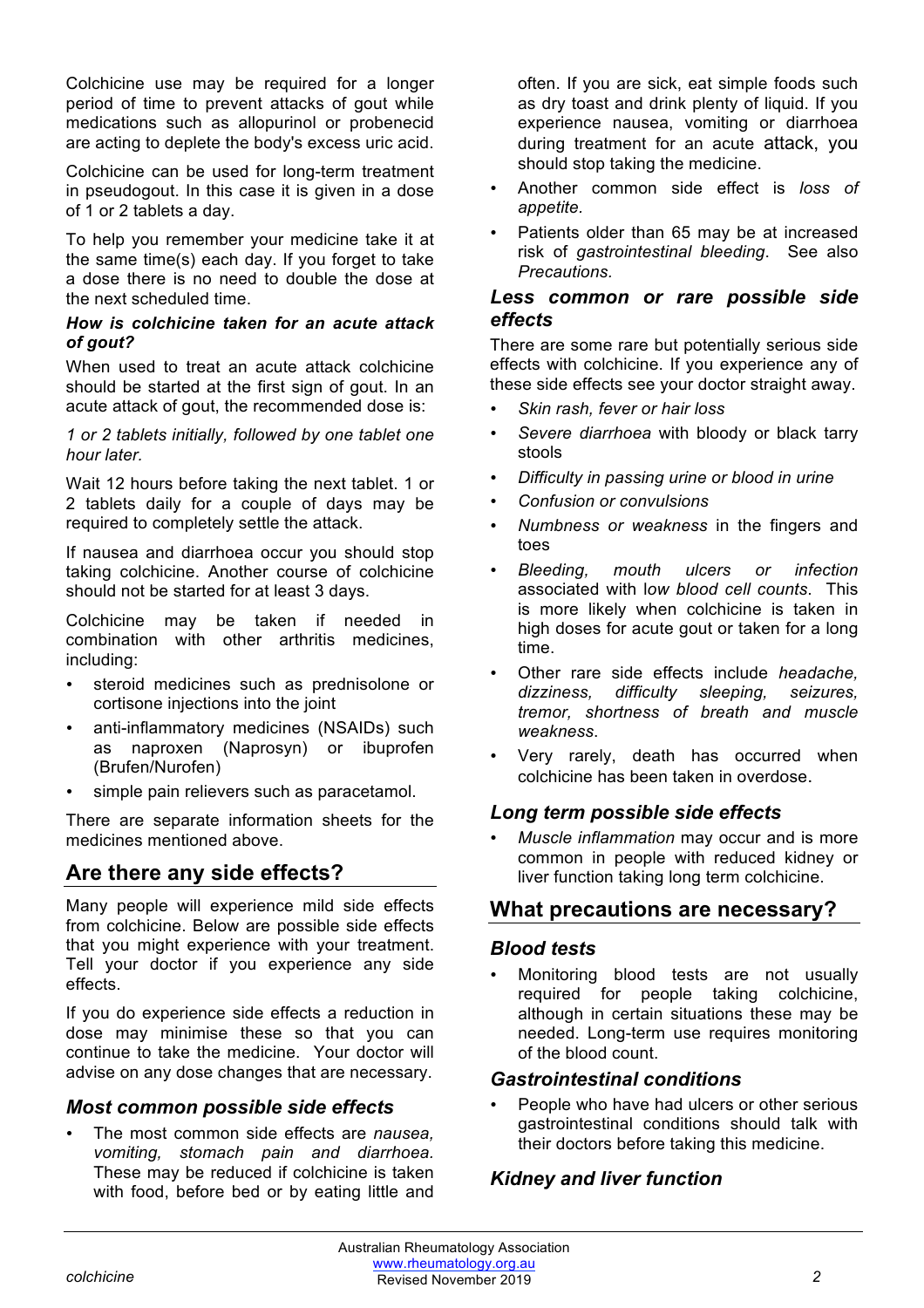• Colchicine should be used with caution if kidney or liver function is significantly reduced.

#### *Other medicines*

- Colchicine can interact with other medicines. You should tell your doctor (including your general practitioner, rheumatologist and others) about all medicines you are taking or plan to take. This includes over the counter or herbal/naturopathic medicines. You should also mention your treatment when you see other health professionals.
- Other medicines that may interfere with colchicine and *should not be used* at the same time as colchicine include:
	- $c$  cyclosporin this is a medicine used to suppress the immune system
	- − erythromycin this is an antibiotic used to treat bacterial infection
	- − clarithromycin this is an antibiotic used to treat bacterial infection. It can be used to treat Helicobacter pylori, which is the bacteria that can cause stomach ulcers
	- − Antiretroviral drugs (used for treatment of HIV).
- Colchicine *should be used carefully* if taken at the same time as:
	- − acidifying and alkalinising agents such as ammonium chloride, ascorbic acid (vitamin C) or sodium bicarbonate
	- − verapamil, diltiazem, amiodarone and digoxin
	- − anti-fungal treatments such as ketoconazole
	- − cholesterol lowering medicines such as statins and fibrates due to possible muscle damage.
- Colchicine may interfere with vitamin B12 absorption.
- Aspirin can be used safely in the low doses taken for prevention of heart attack and stroke. If you have gout you should avoid taking aspirin in all other circumstance because at higher doses it can raise the uric acid level.
- Colchicine can usually be taken safely with anti-inflammatory drugs (NSAIDs) as long as your kidney function is reasonably normal.
- The simple pain reliever paracetamol, and combined medicines such as Panadeine and Panadeine Forte, can be used while taking colchicine provided you take them as directed.

#### *Alcohol*

- Alcohol can trigger an attack of gout. When taking colchicine keep your alcohol intake to a minimum i.e. 1 to 2 standard drinks, once or twice a week. Drinking more than 4 standard drinks on one occasion, even if infrequently, is strongly discouraged.
- In some cases total abstinence from alcohol is recommended. Check with your doctor about your situation.
- In addition to alcohol, other things that may trigger an acute gout attack include dehydration, diuretics and stopping gout treatments (colchicine and allopurinol).

#### *Pregnancy and breastfeeding*

- The effects of colchicine during pregnancy have not been well studied so it is not clear if colchicine causes birth defects.
- If you are pregnant or are considering having a child, you should discuss this with your doctor before beginning this medication.
- More detailed information is available at https://rheumatology.org.au/gps/documents/ ARAPregnancyPrescribingGuidanceupdateA pr19.pdf

## **How to store colchicine**

- Store colchicine tablets at room temperature, away from heat, moisture and light (e.g. not in the bathroom).
- Keep all medicines out of reach of children.